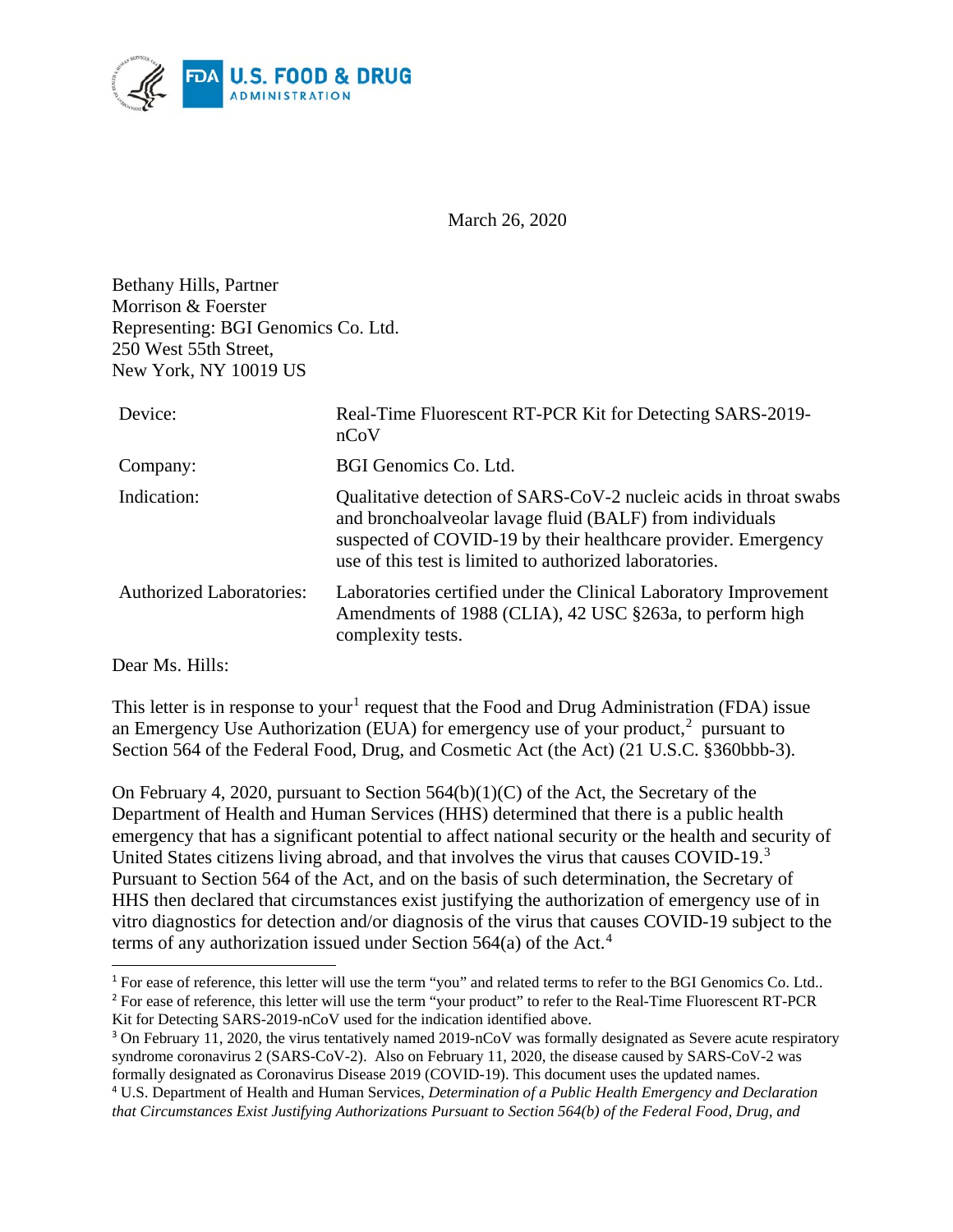Having concluded that the criteria for issuance of this authorization under Section 564(c) of the Act are met, I am authorizing the emergency use of your product, described in the scope Section of this letter (Section II), subject to the terms of this authorization.

#### **I. Criteria for Issuance of Authorization**

I have concluded that the emergency use of your product meets the criteria for issuance of an authorization under Section 564(c) of the Act, because I have concluded that:

- 1. The SARS-CoV-2 can cause a serious or life-threatening disease or condition, including severe respiratory illness, to humans infected by this virus;
- 2. Based on the totality of scientific evidence available to FDA, it is reasonable to believe that your product may be effective in diagnosing COVID-19, and that the known and potential benefits of your product when used for diagnosing COVID-19, outweigh the known and potential risks of your product; and
- 3. There is no adequate, approved, and available alternative to the emergency use of your product. [5](#page-1-0)

#### **II. Scope of Authorization**

I have concluded, pursuant to Section 564(d)(1) of the Act, that the scope of this authorization is limited to the indication above.

#### **Authorized Product Details**

Your product is a qualitative test for the detection of SARS-CoV-2 nucleic acids in throat swabs and bronchoalveolar lavage fluid (BALF) from individuals suspected of COVID-19 by their healthcare provider. The SARS-CoV-2 nucleic acid is generally detectable in respiratory specimens during the acute phase of infection. Positive results are indicative of the presence of SARS-CoV-2 nucleic acid; clinical correlation with patient history and other diagnostic information is necessary to determine patient infection status. Positive results do not rule out bacterial infection or co-infection with other viruses.

To use your product, SARS-CoV-2 nucleic acid is first extracted, isolated and purified from human oropharyngeal swab and nasopharyngeal swab specimens, using authorized extraction methods. The purified nucleic acid is then reverse transcribed into cDNA followed by PCR amplification and detection using an authorized real-time PCR instrument. The Real-Time Fluorescent RT-PCR Kit for Detecting SARS-2019-nCoV includes the following materials and control materials or other authorized materials: SARS-CoV-2 Reaction Mix, SARS-CoV-2 Enzyme Mix, SARS-CoV-2 Positive Control, SARS-CoV-2 No Template Control.

Your product requires the following control materials, or other authorized control materials, that

 $\overline{a}$ 

*Cosmetic Act, 21 U.S.C.* § *360bbb-3*. February 4, 2020.

<span id="page-1-0"></span><sup>&</sup>lt;sup>5</sup> No other criteria of issuance have been prescribed by regulation under Section  $564(c)(4)$  of the Act.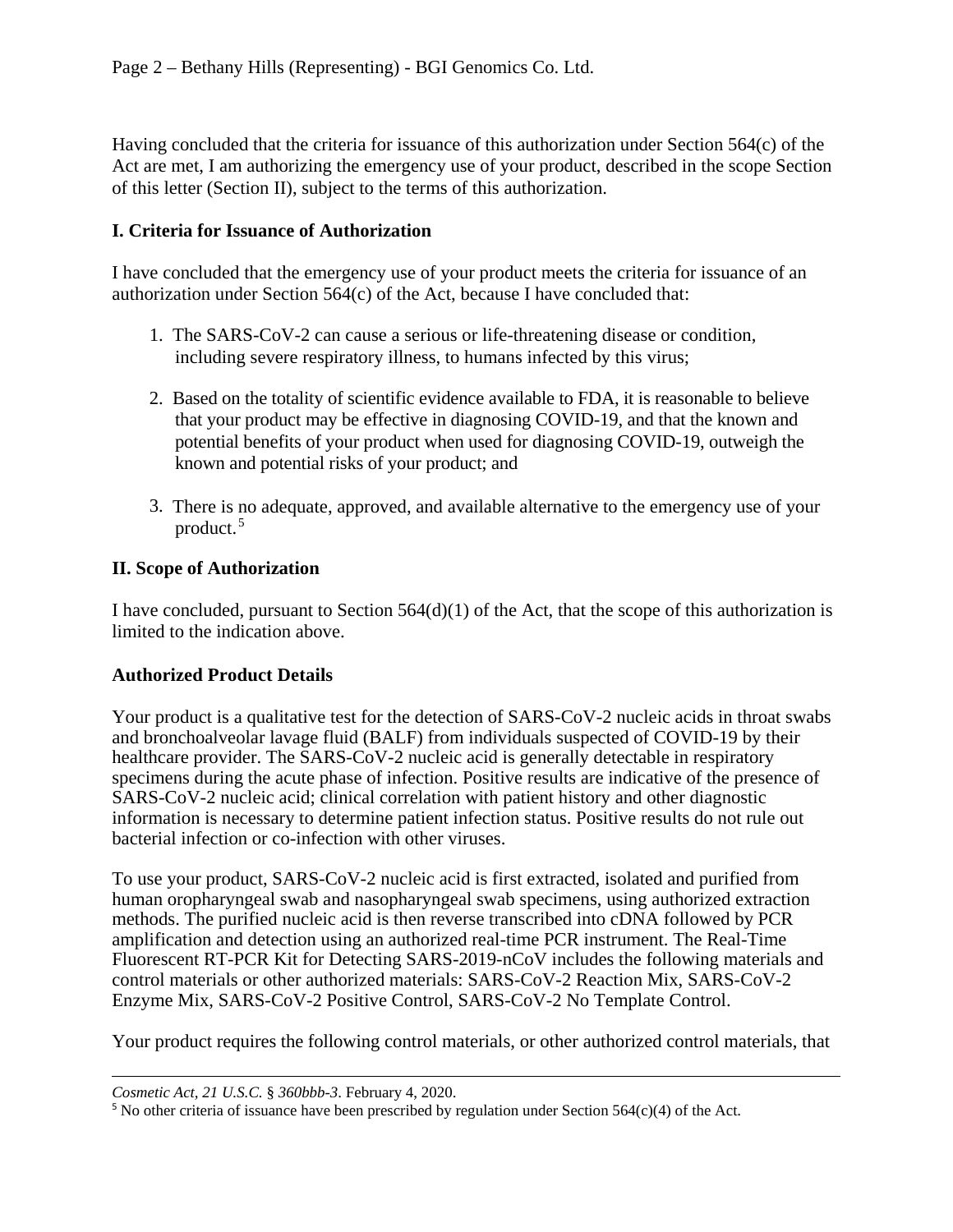are to be run as outlined in the instructions for use. All controls listed below must generate expected results in order for a test to be considered valid, as outlined in the instructions for use:

- Internal Control endogeneous RNA that controls for specimen quality and demonstrates that nucleic acid was generated by the extraction process.
- SARS-CoV-2 Positive Control SARS-CoV-2 RNA fragments capsulated in bacteriophage. The positive control is used to monitor for failures of rRT-PCR reagents and reaction conditions.
- SARS-CoV-2 No Template Control buffer used to monitor non-specific amplification, cross-contamination during experimental setup, and nucleic acid contamination of reagents.

Your product also requires the use of additional authorized materials and authorized ancillary reagents that are not included with your product and are described in the Instructions for Use.

The above described product, when labeled consistently with the labeling authorized by FDA, entitled "Real-Time Fluorescent RT-PCR Kit for Detecting SARS-2019-nCoV Instructions for Use" (available at [https://www.fda.gov/medical-devices/emergency-situations-medical](https://www.fda.gov/medical-devices/emergency-situations-medical-devices/emergency-use-authorizations)[devices/emergency-use-authorizations\)](https://www.fda.gov/medical-devices/emergency-situations-medical-devices/emergency-use-authorizations), which may be revised in consultation with, and with concurrence of, the Division of Microbiology Devices (DMD)/Office of Health Technology 7 Office of In Vitro Diagnostics and Radiological Health (OHT7-OIR)/Office of Product Evaluation and Quality (OPEQ)**/**Center for Devices and Radiological Health (CDRH), is authorized to be distributed to and used by authorized laboratories under this EUA, despite the fact that it does not meet certain requirements otherwise required by applicable federal law.

Your product is authorized to be accompanied by the following product-specific information pertaining to the emergency use, which is required to be made available to healthcare providers and patients:

- Fact Sheet for Healthcare Providers: Real-Time Fluorescent RT-PCR Kit for Detecting SARS-2019-nCoV
- Fact Sheet for Patients: Real-Time Fluorescent RT-PCR Kit for Detecting SARS-2019-nCoV

I have concluded, pursuant to Section 564(d)(2) of the Act, that it is reasonable to believe that the known and potential benefits of your authorized product, when used for the qualitative detection of SARS-CoV-2 and used consistently with the Scope of Authorization of this letter (Section II), outweigh the known and potential risks of your product.

I have concluded, pursuant to Section  $564(d)(3)$  of the Act, based on the totality of scientific evidence available to FDA, that it is reasonable to believe that your product may be effective for the indication above, when used consistently with the Scope of Authorization of this letter (Section II), pursuant to Section  $564(c)(2)(A)$  of the Act.

FDA has reviewed the scientific information available to FDA, including the information supporting the conclusions described in Section I above, and concludes that your product (as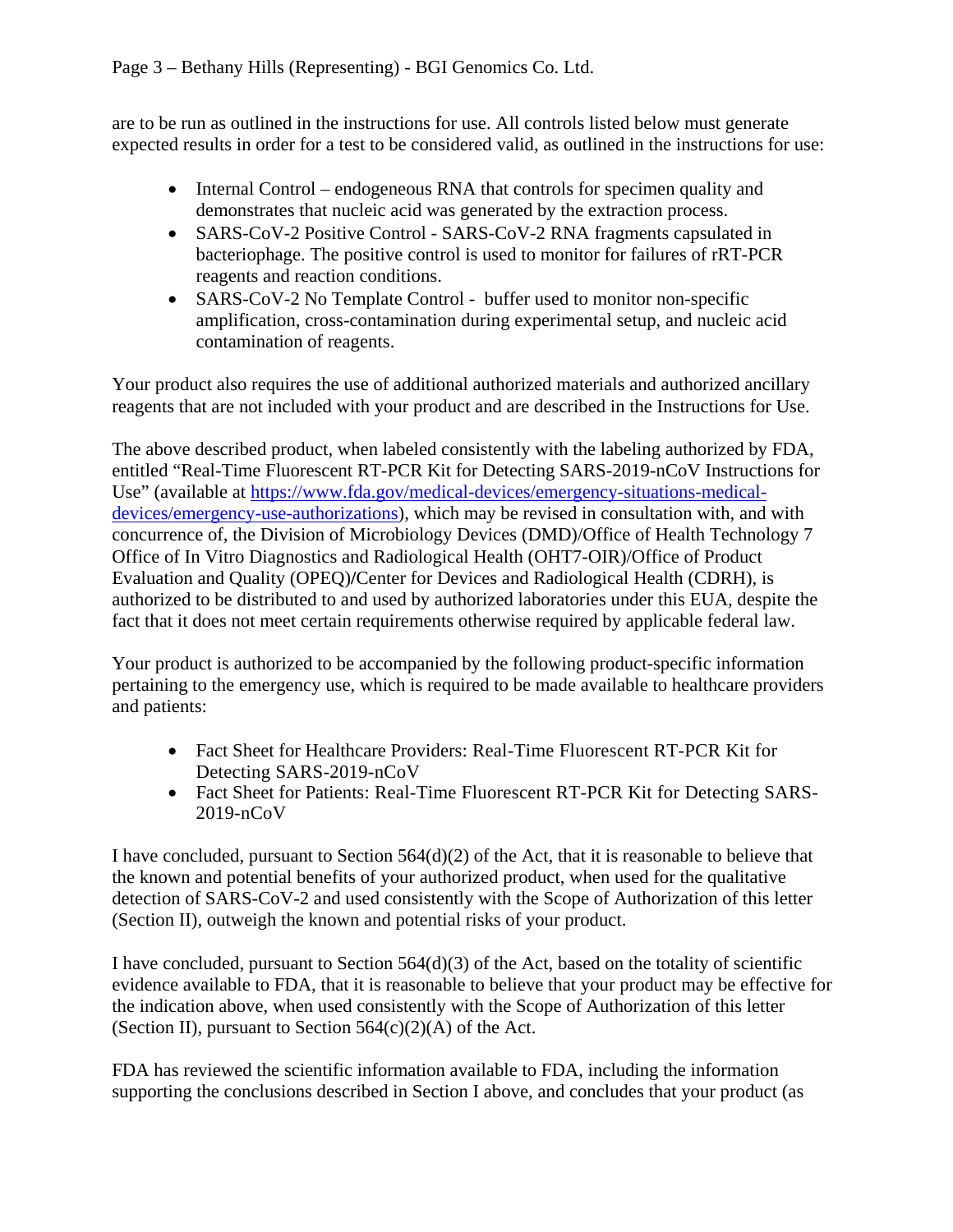described in the Scope of Authorization of this letter (Section II)) meets the criteria set forth in Section 564(c) of the Act concerning safety and potential effectiveness.

The emergency use of your product under this EUA must be consistent with, and may not exceed, the terms of this letter, including the Scope of Authorization (Section II) and the Conditions of Authorization (Section IV). Subject to the terms of this EUA and under the circumstances set forth in the Secretary of HHS's determination under Section 564(b)(1)(C) described above and the Secretary of HHS's corresponding declaration under Section 564(b)(1), your product is authorized for the indication above.

This EUA will cease to be effective when the HHS declaration that circumstances exist to justify the EUA is terminated under Section 564(b)(2) of the Act or when the EUA is revoked under Section 564(g) of the Act.

# **III. Waiver of Certain Requirements**

I am waiving the following requirements for your product during the duration of this EUA:

• Current good manufacturing practice requirements, including the quality system requirements under 21 CFR Part 820 with respect to the design, manufacture, packaging, labeling, storage, and distribution of your product.

# **IV. Conditions of Authorization**

Pursuant to Section 564(e) of the Act, I am establishing the following conditions on this authorization:

# **BGI Genomics Co. Ltd. (You) and Authorized Distributor(s)[6](#page-3-0)**

- A. Your product must comply with the following labeling requirements under FDA regulations: the intended use statement  $(21 \text{ CFR } 809.10(a)(2), (b)(2))$ ; adequate directions for use (21 U.S.C. 352(f)), (21 CFR 809.10(b)(5), (7), and (8)); any appropriate limitations on the use of the device including information required under 21 CFR  $809.10(a)(4)$ ; and any available information regarding performance of the device, including requirements under 21 CFR 809.10(b)(12).
- B. You and authorized distributor(s) will make your product available with the authorized labeling to authorized laboratories. You may request changes to the authorized labeling. Such requests will be made in consultation with, and require concurrence of, DMD/OHT7-OIR/OPEQ/CDRH.
- C. You and authorized distributor(s) will provide to authorized laboratories the Fact Sheet for Healthcare Providers and the authorized Fact Sheet for Patients. You may request

<span id="page-3-0"></span> $\overline{a}$ <sup>6</sup> "Authorized Distributor(s)" are identified by you, BGI Genomics Co. Ltd., in your EUA submission as an entity allowed to distribute your device.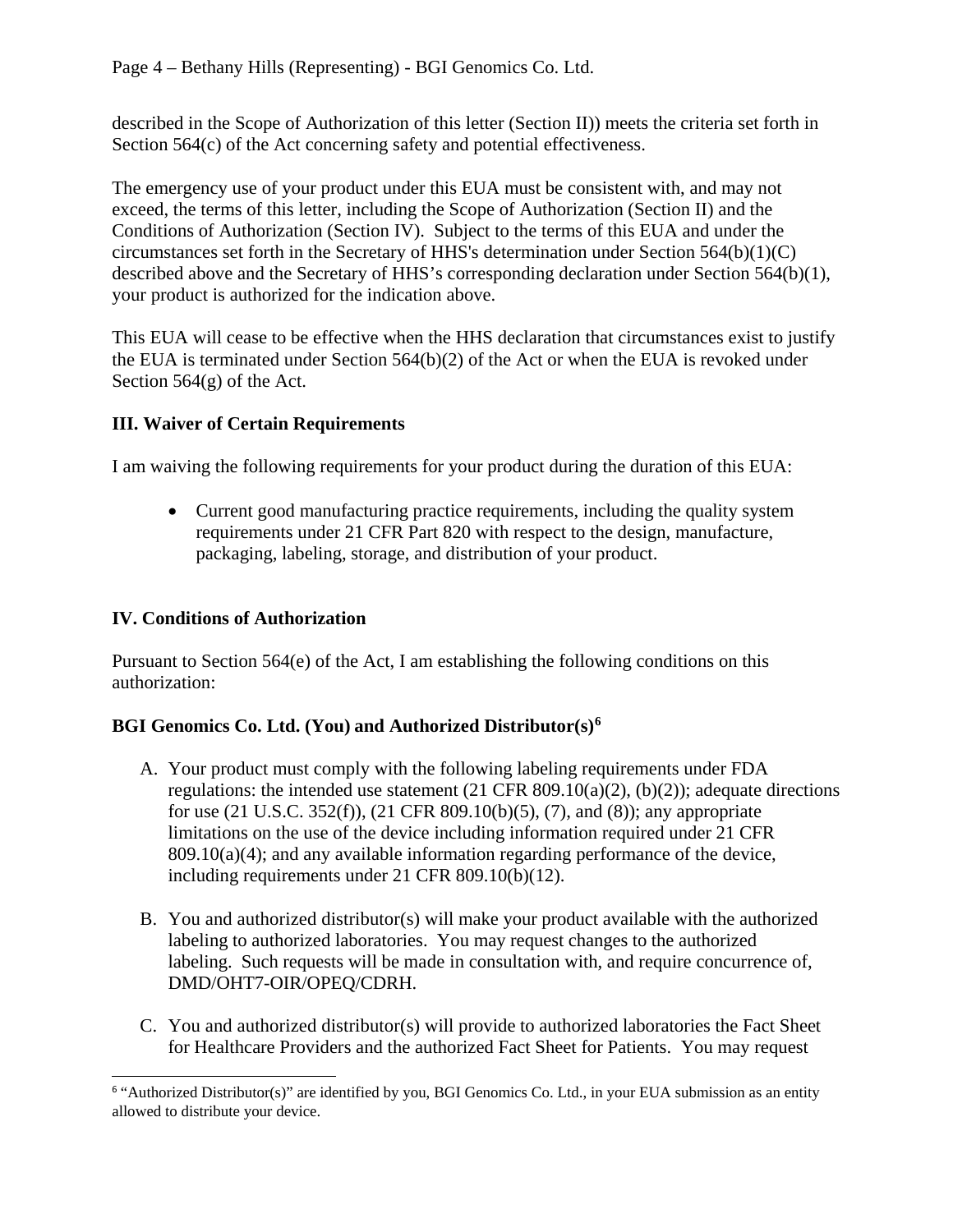changes to the authorized Fact Sheets. Such requests will be made in consultation with, and require concurrence of, DMD/OHT7-OIR/OPEQ/CDRH.

- D. You and authorized distributor(s) will make available on your website(s) the Fact Sheet for Healthcare Providers and the Fact Sheet for Patients.
- E. You and authorized distributor(s) will inform authorized laboratories and relevant public health authorities of this EUA, including the terms and conditions herein, and any updates made to your product, authorized labeling and authorized Fact Sheets.
- F. Through a process of inventory control, you and authorized distributor(s) will maintain records of the authorized laboratories to which they distribute the test and number of tests they distribute.
- G. You and authorized distributor(s) will collect information on the performance of your product. You will report to FDA any suspected occurrence of false positive and false negative results and significant deviations from the established performance characteristics of the product of which you become aware.
- H. You and authorized distributor(s) are authorized to make available additional information relating to the emergency use of your product that is consistent with, and does not exceed, the terms of this letter of authorization.

### **BGI Genomics Co. Ltd. (You)**

- I. You will notify FDA of any authorized distributor(s) of your product, including the name, address, and phone number of any authorized distributor(s).
- J. You will provide its authorized distributor(s) with a copy of this EUA and communicate to authorized distributor(s) any subsequent amendments that might be made to this EUA and its authorized accompanying materials (e.g., Fact Sheets).
- K. You may request changes to the Scope of Authorization (Section II in this letter) of your product. Such requests will be made in consultation with DMD/OHT7- OIR/OPEQ/CDRH, and require concurrence of, Office of Counterterrorism and Emerging Threats (OCET)/Office of the Chief Scientist (OCS)/Office of the Commissioner (OC) and DMD/OHT7-OIR/OPEQ/CDRH.
- L. You may request the addition of other instruments and associated software for use with your product. Such requests will be made in consultation with, and require concurrence of, DMD/OHT7-OIR/OPEQ/CDRH.
- M. You may request the addition of other extraction methods for use with your product. Such requests will be made in consultation with, and require concurrence of, DMD/OHT7-OIR/OPEQ/CDRH.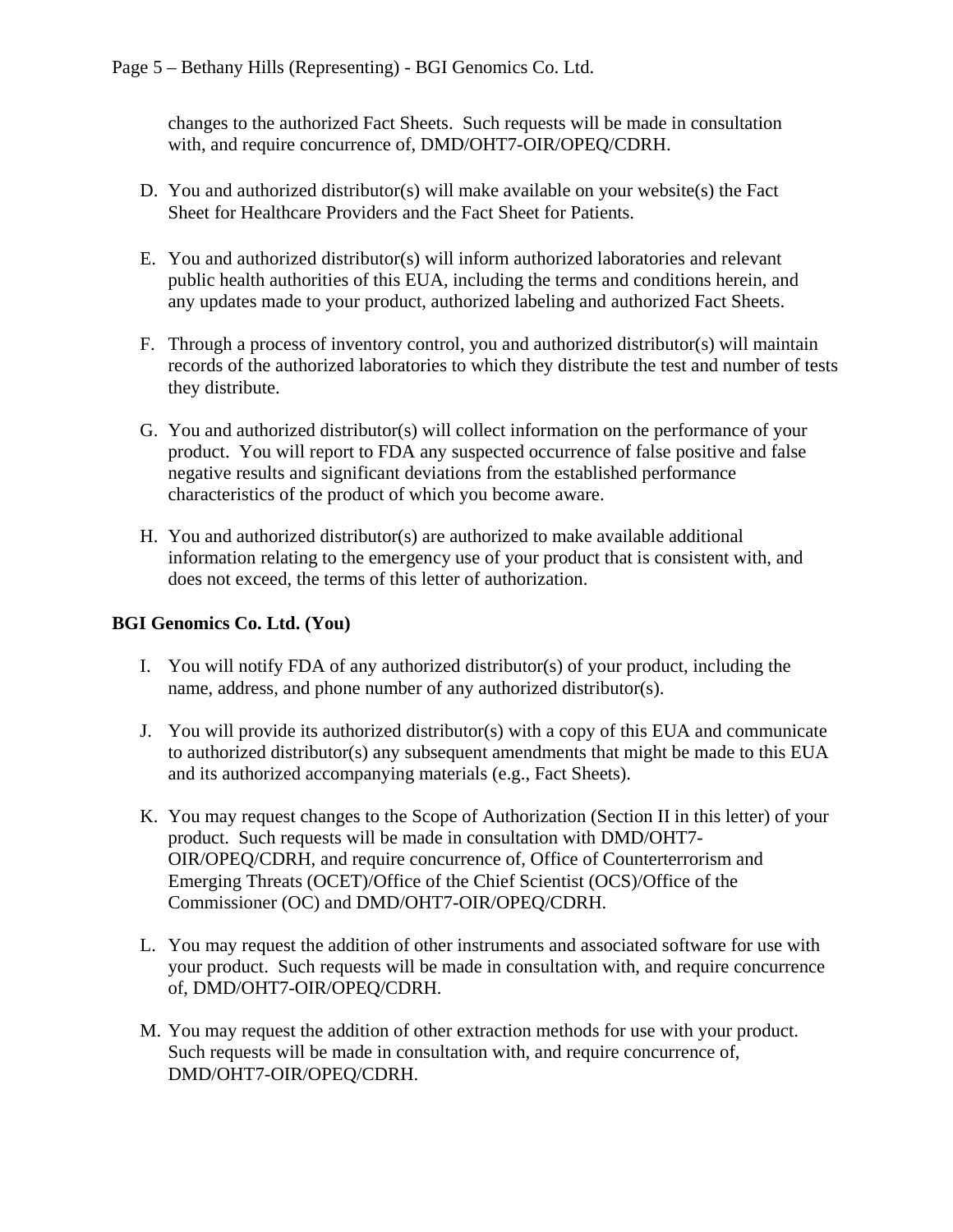- N. You may request the addition of other specimen types for use with your product. Such requests will be made in consultation with, and require concurrence of, DMD/OHT7- OIR/OPEQ/CDRH.
- O. You may request the addition and/or substitution of primers or probes for use with your product. Such requests will be made in consultation with, and require concurrence of, DMD/OHT7-OIR/OPEQ/CDRH.
- P. You may request the addition and/or substitution of control materials for use with your product. Such requests will be made in consultation with, and require concurrence of, DMD/OHT7-OIR/OPEQ/CDRH.
- Q. You may request the addition and/or substitution of other ancillary reagents and materials for use with your product. Such requests will be made in consultation with, and require concurrence of, DMD/OHT7-OIR/OPEQ/CDRH.
- R. You will evaluate the analytical limit of detection and assess traceability<sup>[7](#page-5-0)</sup> of your product with any FDA-recommended reference material(s). After submission to FDA and DMD/OHT7-OIR/CDRH's review of and concurrence with the data, You will update its labeling to reflect the additional testing. Such labeling updates will be made in consultation with, and require concurrence of, DMD/OHT7-OIR/OPEQ/CDRH.
- S. You will track adverse events, including any occurrence of false results and report to FDA under 21 CFR Part 803.

### **Authorized Laboratories**

- T. Authorized laboratories using your product will include with result reports of your product, all authorized Fact Sheets. Under exigent circumstances, other appropriate methods for disseminating these Fact Sheets may be used, which may include mass media.
- U. Authorized laboratories using your product will use your product as outlined in the Instructions for Use. Deviations from the authorized procedures, including the authorized instruments, authorized extraction methods, authorized clinical specimen types, authorized control materials, authorized other ancillary reagents and authorized materials required to use your product are not permitted.
- V. Authorized laboratories that receive your product will notify the relevant public health authorities of their intent to run your product prior to initiating testing.
- W. Authorized laboratories using your product will have a process in place for reporting test results to healthcare providers and relevant public health authorities, as appropriate.
- X. Authorized laboratories will collect information on the performance of your product and

<span id="page-5-0"></span> <sup>7</sup> Traceability refers to tracing analytical sensitivity/reactivity back to an FDA-recommended reference material.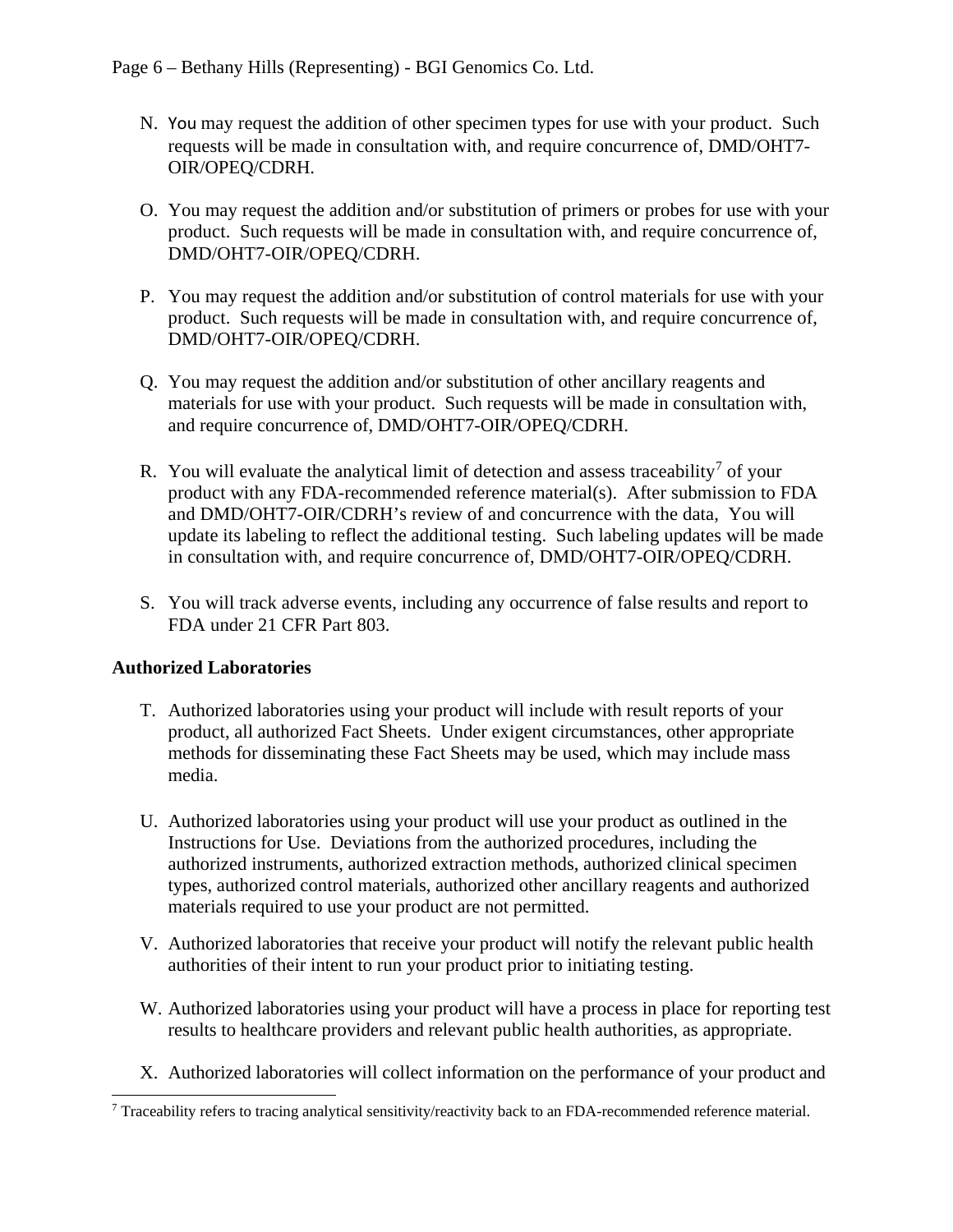report to DMD/OHT7-OIR/OPEQ/CDRH (via email: [CDRH-EUA-](mailto:CDRH-EUA-Reporting@fda.hhs.gov)

[Reporting@fda.hhs.gov\)](mailto:CDRH-EUA-Reporting@fda.hhs.gov) and You (mailto: info@bgiamericas.com) any suspected occurrence of false positive or false negative results and significant deviations from the established performance characteristics of your product of which they become aware.

Y. All laboratory personnel using your product must be appropriately trained in RT-PCR techniques and use appropriate laboratory and personal protective equipment when handling this kit, and use your product in accordance with the authorized labeling.

### **BGI Genomics Co. Ltd. (You), Authorized Distributors and Authorized Laboratories**

Z. You, authorized distributors, and authorized laboratories using your product will ensure that any records associated with this EUA are maintained until otherwise notified by FDA. Such records will be made available to FDA for inspection upon request.

### **Conditions Related to Advertising and Promotion**

- AA. All advertising and promotional descriptive printed matter relating to the use of your product shall be consistent with the Fact Sheets and authorized labeling, as well as the terms set forth in this EUA and the applicable requirements set forth in the Act and FDA regulations.
- BB. All advertising and promotional descriptive printed matter relating to the use of your product shall clearly and conspicuously state that:
	- This test has not been FDA cleared or approved;
	- This test has been authorized by FDA under an EUA for use by authorized laboratories;
	- This test has been authorized only for the detection of nucleic acid from SARS-CoV-2, not for any other viruses or pathogens; and
	- This test is only authorized for the duration of the declaration that circumstances exist justifying the authorization of emergency use of in vitro diagnostic tests for detection and/or diagnosis of COVID-19 under Section 564(b)(1) of the Act, 21 U.S.C. § 360bbb-3(b)(1), unless the authorization is terminated or revoked sooner.

No advertising or promotional descriptive printed matter relating to the use of your product may represent or suggest that this test is safe or effective for the detection of SARS-CoV-2.

The emergency use of your product as described in this letter of authorization must comply with the conditions and all other terms of this authorization.